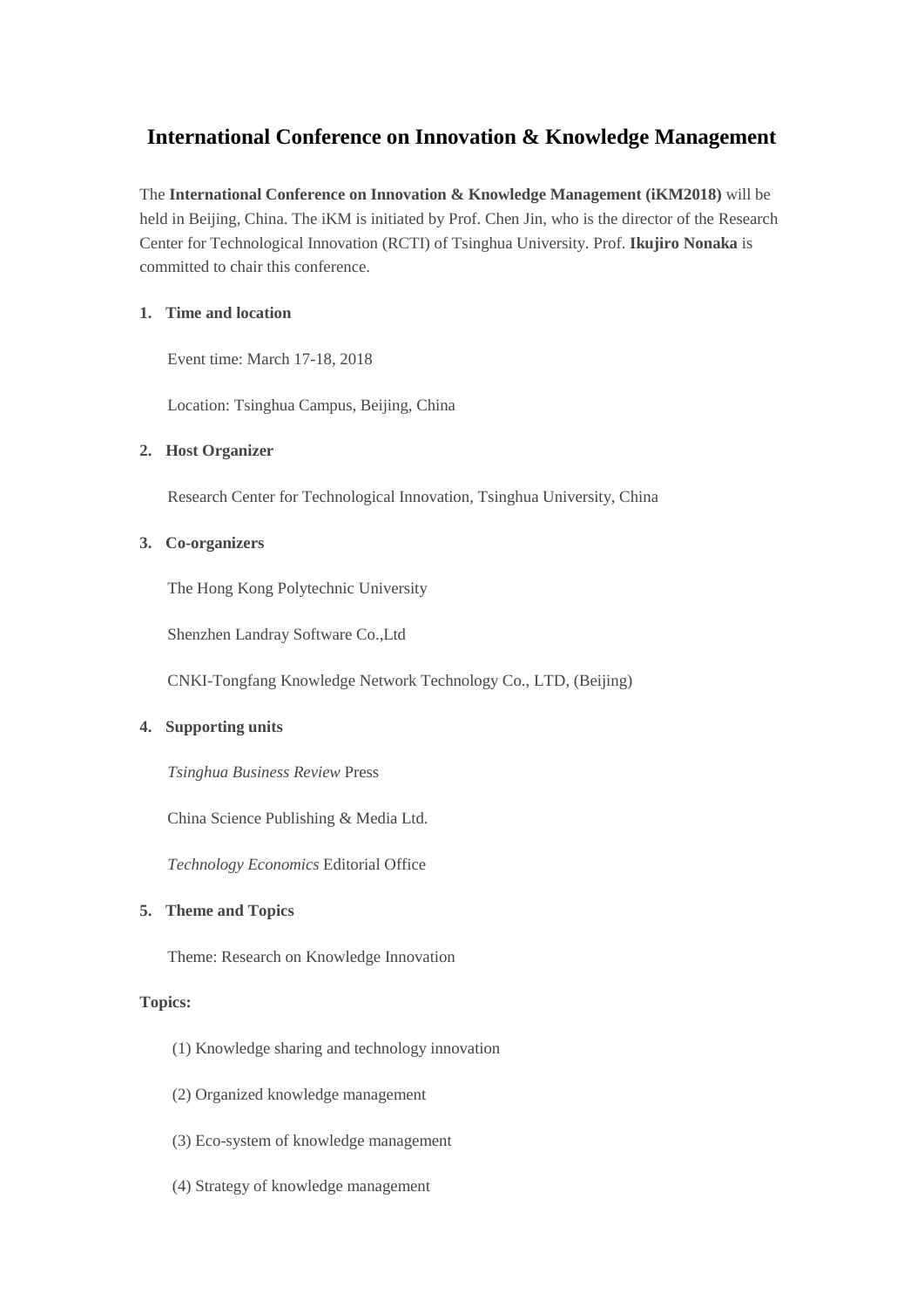- (5) Architectures and design of KM systems
- (6) e-Learning, m-Learning, Experiential Learning, and Gamification
- (7) Global and Cross-Cultural Aspects of KM
- (8) Human Computer Interaction, Multimedia, and Knowledge Visualization
- (9) Information Society and Social Networks
- (10) Integration of Knowledge
- (11) Learning Organization & Organizational Learning
- (12) Mobile and Ubiquitous Communications
- (13) Organizational and Interorganizational KM
- (14) Search, Semantics, and Content Management

# **6. Agenda**

March 16, Registration

March 17 Morning, Theme speeches of iKM

March 17 Afternoon, Asian Knowledge Forum & Most Admired Knowledge Enterprise Award (MAKE2017)

March 18 Morning, Theme speeches of iKM

March 17 Afternoon, Forum of Enterprises' Applications in Innovation and Knowledge Management

The two-day event offers simultaneous interpretation of Chinese and English

#### **7. Conference Registration**

### **Conference Registration Fees**

|                          | In USD $(\$) /$ 美元 $(\$)$ | In RMB $($ ) / \overline{R}币(¥) |
|--------------------------|---------------------------|---------------------------------|
| <b>Registration fees</b> | \$260                     | ¥1800                           |
| Student fees             | \$150                     | $*1000$                         |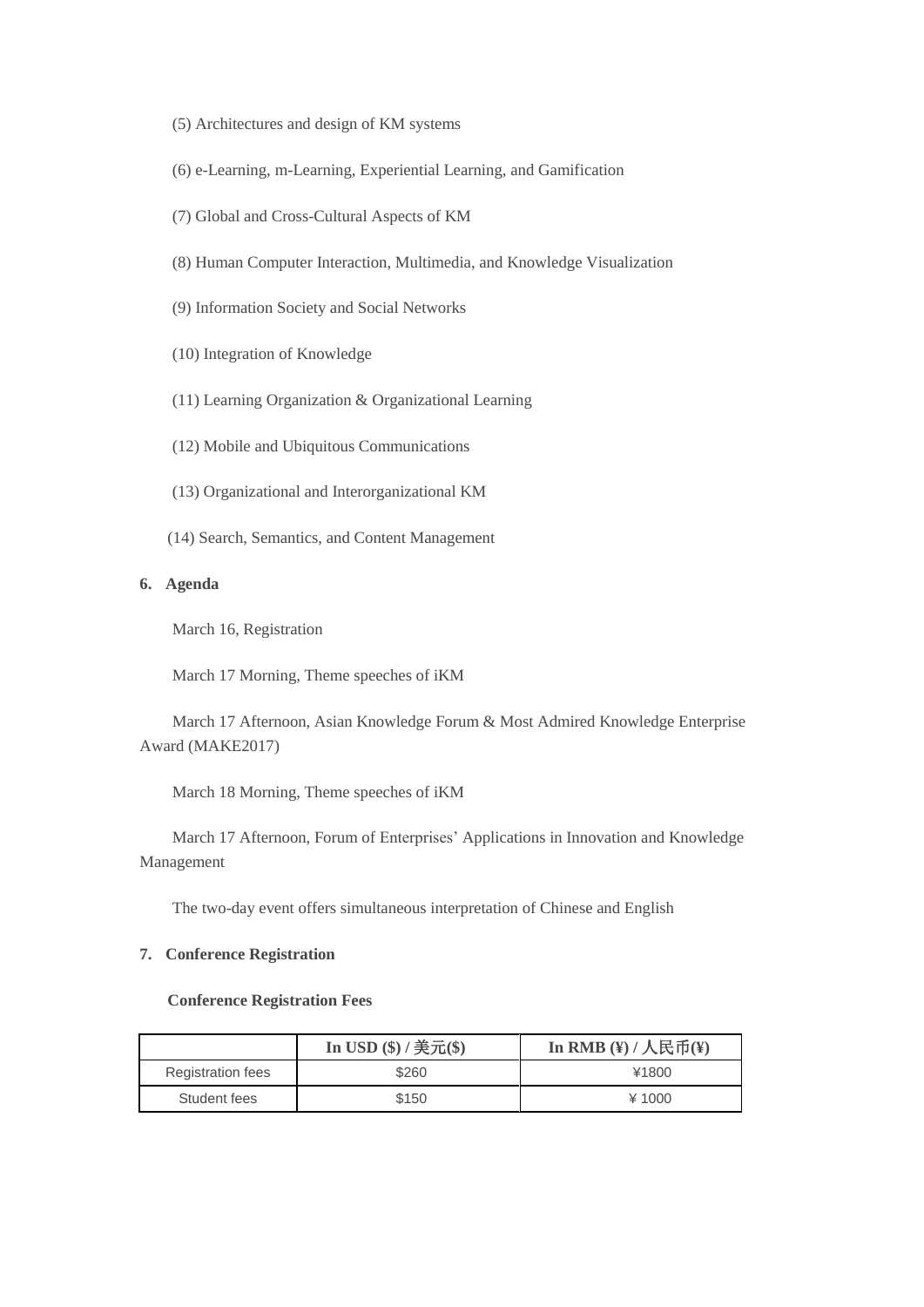The registration fees include lunches and refreshments on 17th and 18th March. Welcome evening reception on 17th March, Gala dinner on 18th May as well as access to full conference programmes.

#### **Payment Method**:

# **Bank transfer**:

- ① Name of Account:TSINGHUA UNIVERSITY
- ② Account No.:778350033647
- ③ Account Opening Bank:The Bank of China, Head Office
- ④ Address:No.1,Fuxingmen Nei Avenue,Beijing,PRC,100818
- ⑤ Swift Code: BKCHCNBJ
- ⑥ Telex No.:22254 BCHO CN
- ⑦ MESSAGE:Remitter Name+PAYMENT FOR iKM 2018(TEL:861062792422)

### **8. Paper Submission**

- (1) Submission of full papers: Jan 31, 2018
- (2) Notification of acceptance: Feb 25, 2018

(3) Full paper in double column format. The first page shall include paper title, authors' names, affiliation, and short abstract.

(4) Please submit your full paper by email to Dr. Yu Fei [\(ikm@sem.tsinghua.edu.cn\)](mailto:ikm@sem.tsinghua.edu.cn).

(5) Selected submission papers will be recommended to the International Journal of Innovation Studies (the special issue of knowledge management) and International Journal of Knowledge Management Studies.

#### **Speakers:**



**Ikujiro Nonaka**

Ikujiro Nonaka (野中郁次郎, born May 10, 1935) is a Japanese organizational theorist and Professor Emeritus at the Graduate School of International Corporate Strategy of the Hitotsubashi University, best known for his study of knowledge management.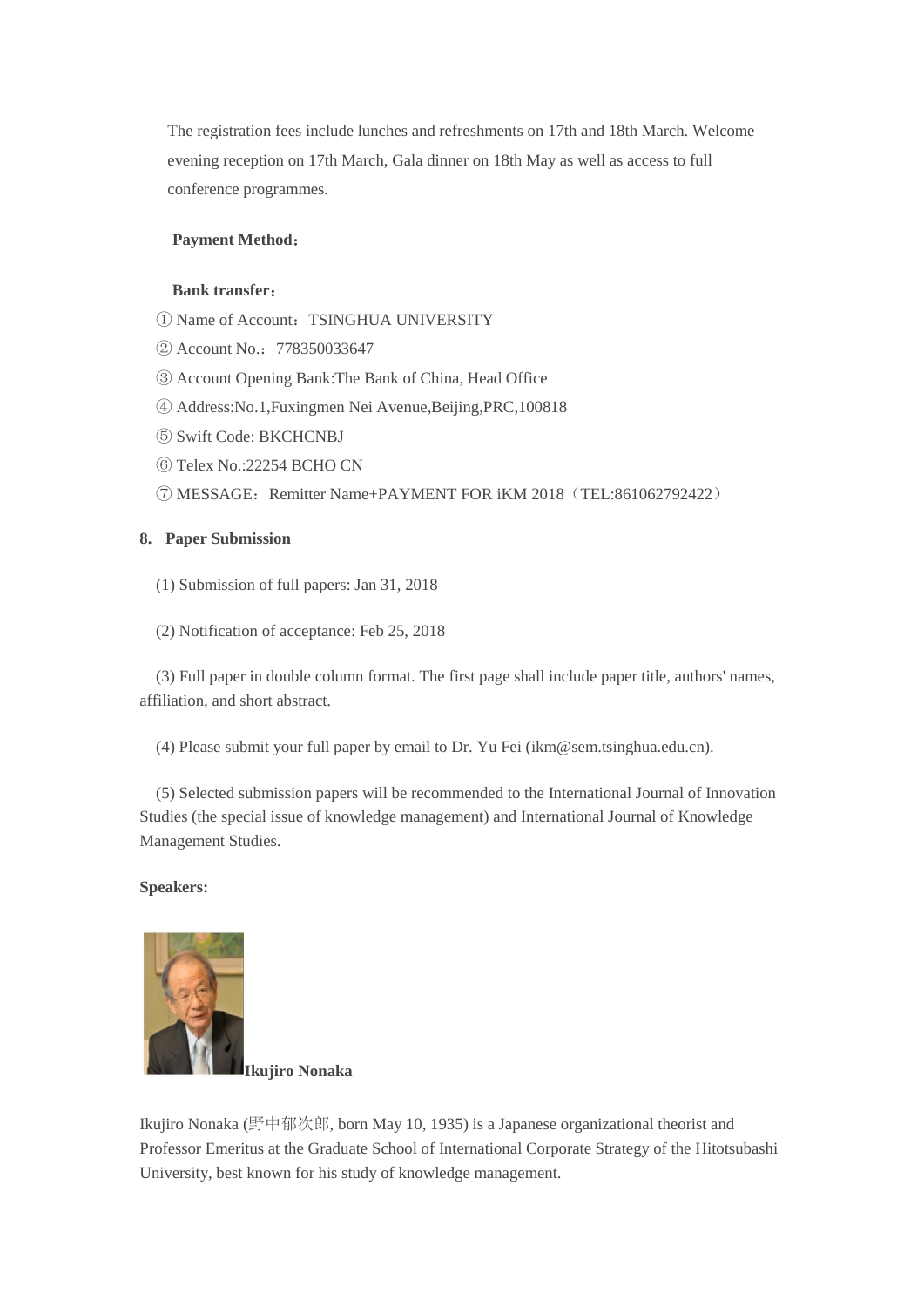Prof. Nonaka has proposed the SECI (Socialization-Externalization-Combination-Internalization) model, to present the spiraling knowledge processes of interaction between explicit knowledge and tacit knowledge. In 2008, the Wall Street Journal listed him as one of the most influential persons on business thinking, and The Economist included him in its "Guide to Management Ideas and Gurus".



CHEN Jin,Director of the Research Center for Technological Innovation, Tsinghua University

Prof. CHEN Jin is the editor-in-chief of *International Journal of Innovation Studies* and *International Journal of Knowledge Management Studies*, the associate editor-in-chief of *Technological Forecasting and Social Change* (SSCI), *Engineering Management Review* (EI). Besides, he is also on the editorial boards of the journals: *International Journal of Technology Management* (SSCI), *Science: Journal of Zhejiang University* (SCI)*.*



**Phillip PHAN**, the Alonzo and Virginia Decker Professor of Strategy and

Entrepreneurship, University of Washington School of Business Administration

Prof. Phan is a Professor in the research track with expertise in the areas of technology entrepreneurship and strategic management. He is currently the chief editor of the *Academy of Management Perspectives*, and associate editor of the *Journal of Financial Stability*, *Journal of Technology Transfer*, and *Journal of Family Business Strategy.*



**LEE, Wing Bun**, Chair Professor and Director of the Knowledge Management

and Innovation Research Centre (KMIRC) at the Hong Kong Polytechnic University

In 2002, Prof. Lee established the Knowledge Solution Laboratory in the Hong Kong Polytechnic University (PolyU) - Microsoft Enterprise Systems Centre, the first of its kind in Hong Kong. He is currently the chief editor of the *International Journal of Knowledge and Systems Science*,